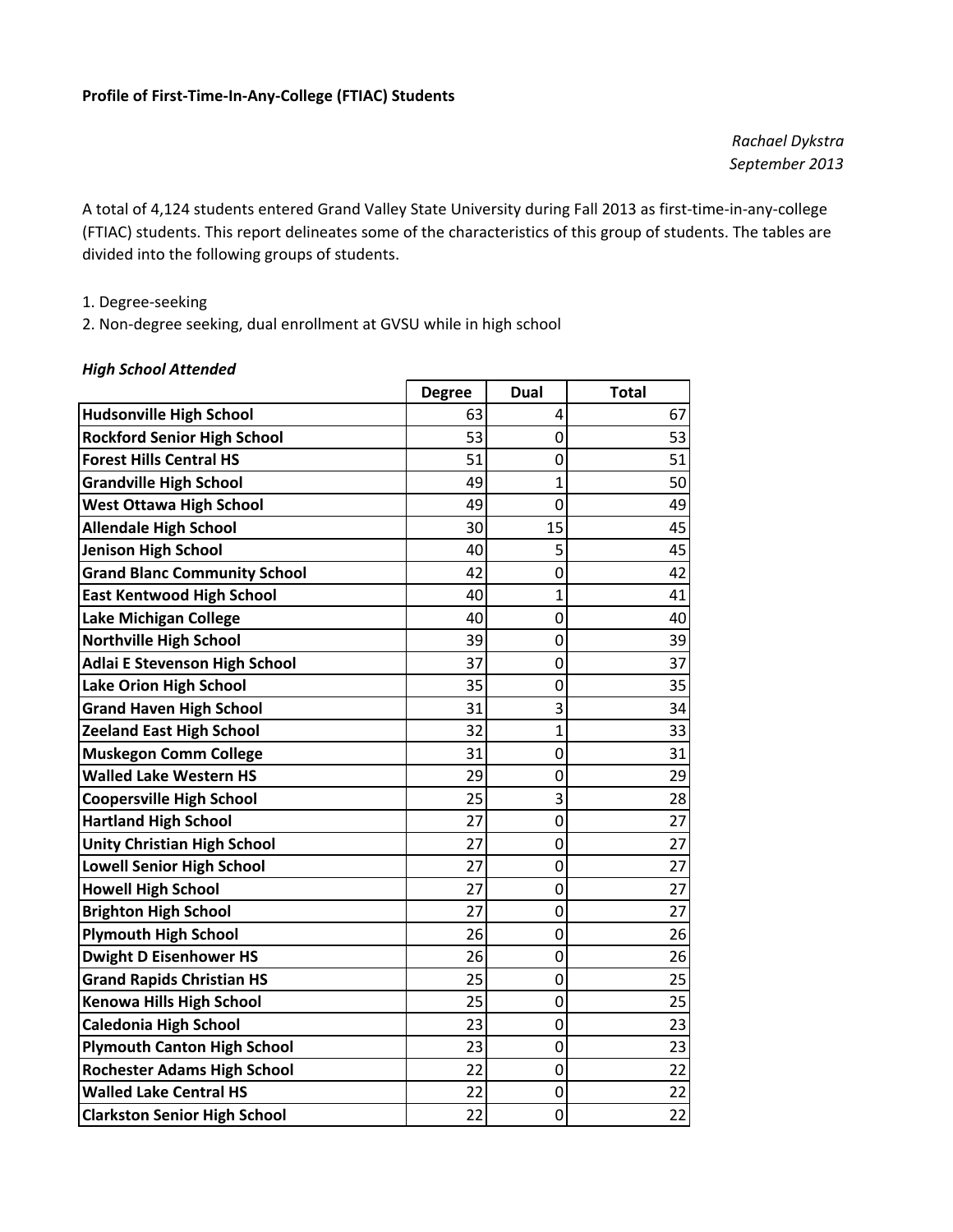|                                  | <b>Degree</b> | Dual | <b>Total</b> |
|----------------------------------|---------------|------|--------------|
| <b>Romeo High School</b>         | 21            |      | 21           |
| <b>Grand Rapids Comm College</b> | 21            |      | 21           |
| <b>Dakota High School</b>        | 21            |      | 21           |
| <b>Walled Lake Northern HS</b>   | 21            |      | 21           |
| <b>Oxford High School</b>        | 21            |      | 21           |
| <b>Mona Shores High School</b>   | 20            |      | 20           |
| <b>West Catholic High School</b> | 19            |      | 20           |
| <b>Grosse Pointe South HS</b>    | 20            |      | 20           |
| <b>Farmington High School</b>    | 20            |      | 20           |
| <b>Grosse Pointe North HS</b>    | 20            |      | 20           |
| <b>Novi High School</b>          | 20            |      | 20           |
| <b>Hamilton High School</b>      | 20            |      | 20           |
| <b>Wyoming High School</b>       | 20            |      | 20           |

#### *Gender*

|             | <b>Degree</b> | <b>Dual</b> | <b>Total</b> |
|-------------|---------------|-------------|--------------|
| Female      | 2463          | 26          | 2489         |
| <b>Male</b> | 1615          | 20          | 1635         |
| <b>All</b>  | 4078          | 46          | ′24⊥         |

# *Ethnic Background*

|                                           | <b>Degree</b> | Dual | <b>Total</b> |
|-------------------------------------------|---------------|------|--------------|
| <b>Black or African American</b>          | 244           |      | 244          |
| American Indian or Alaskan Native         |               |      | 9            |
| Asian                                     | 91            |      | 93           |
| <b>Hispanic or Latino</b>                 | 161           |      | 162          |
| Native Hawaiian or Other Pacific Islander |               |      | 2            |
| White                                     | 3419          | 42   | 3461         |
| 2 or More                                 | 126           |      | 127          |
| <b>Non-residential international</b>      | 23            |      | 23           |
| <b>Not Reported</b>                       |               |      | 3            |
| <b>Total</b>                              | 4078          | 46   | 4124         |
| <b>Unduplicated Minority</b>              | 642           |      | 646          |

Note: Total may not equal sum of ethnicities because students may select two or more.

#### *Full‐Time vs. Part‐Time*

|                  | <b>Degree</b> | <b>Dual</b> | Total |
|------------------|---------------|-------------|-------|
| <b>Full-time</b> | 4063          |             | 4063  |
| Part-time        | 15            | 46          | 61    |
| All              | 4078          | 46          | 24    |

|                                         | <b>Degree</b> | <b>Dual</b> | <b>Total</b> |
|-----------------------------------------|---------------|-------------|--------------|
| <b>First Generation College Student</b> | 1565          |             | .567         |
| <b>lVeteran</b>                         | 19            |             | 19           |
| <b>Pell Eligible</b>                    | 1278          |             | .78          |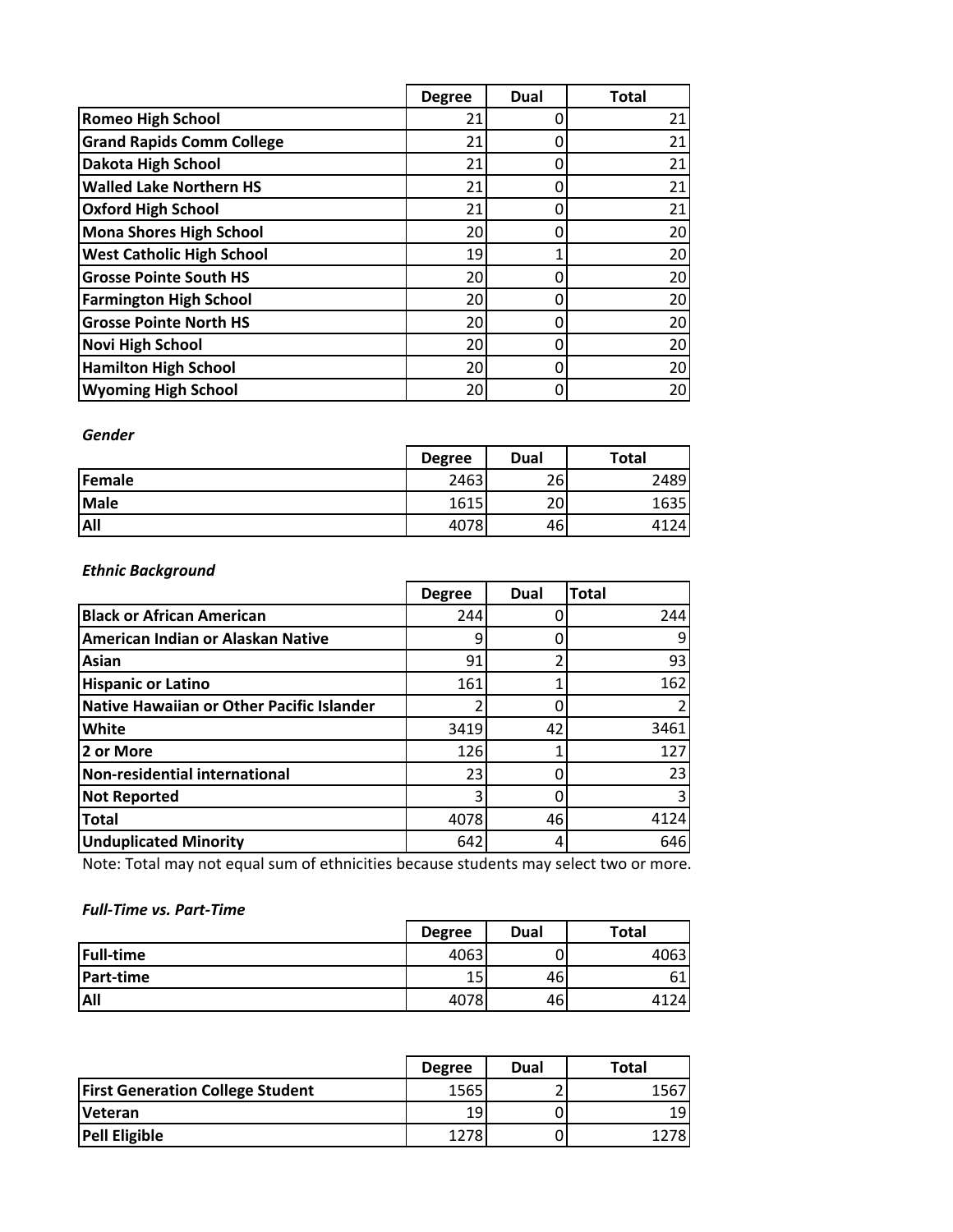# *Major (degree‐seeking students only)*

|                                           | #              |
|-------------------------------------------|----------------|
| <b>Accounting</b>                         | 22             |
| <b>Allied Health Sciences</b>             | 135            |
| Anthropology                              | 6              |
| <b>Advertising &amp; Public Relations</b> | 37             |
| <b>Art Education</b>                      | $\overline{2}$ |
| <b>Art History</b>                        | 1              |
| <b>Art: Studio Art</b>                    | 40             |
| <b>Athletic Training</b>                  | 107            |
| <b>Business Economics</b>                 | 3              |
| <b>Biology</b>                            | 172            |
| <b>Biomedical Sciences</b>                | 271            |
| Biopsychology                             | 22             |
| <b>Broadcasting</b>                       | 20             |
| <b>Business General</b>                   | 44             |
| Chemistry                                 | 44             |
| <b>Chinese Studies</b>                    | 1              |
| <b>Criminal Justice</b>                   | 96             |
| <b>Classics</b>                           | 3              |
| <b>Clinical Lab Science</b>               | $\overline{1}$ |
| <b>Cell &amp; Molecular Biology</b>       | 13             |
| <b>Communication Studies</b>              | 32             |
| <b>Computer Science</b>                   | 81             |
| <b>Comp Sci &amp; Arts for Teaching</b>   | 46             |
| Dance                                     | 10             |
| <b>Degree Seeking Undergraduate</b>       | 618            |
| <b>Economics</b>                          | 1              |
| <b>Computer Engineering</b>               | 31             |
| <b>Product Dsgn &amp; Mfg Engineering</b> | 24             |
| <b>Electrical Engineering</b>             | 47             |
| <b>Interdisciplinary Engineering</b>      | 10             |
| <b>Mechanical Engineering</b>             | 221            |
| <b>Engineering</b>                        | 2              |
| <b>English</b>                            | 82             |
| <b>Earth Science</b>                      | 2              |
| <b>Exercise Science</b>                   | 178            |
| <b>Finance</b>                            | 11             |
| <b>French</b>                             | $\overline{2}$ |
| <b>Film Video</b>                         | 50             |
| Geology-Chemistry                         | 1              |
| Geology                                   | 6              |
| <b>Group Social Studies</b>               | 26             |
| Geography                                 | 1              |
| <b>Health Communication</b>               | $\overline{2}$ |
| <b>History</b>                            | 18             |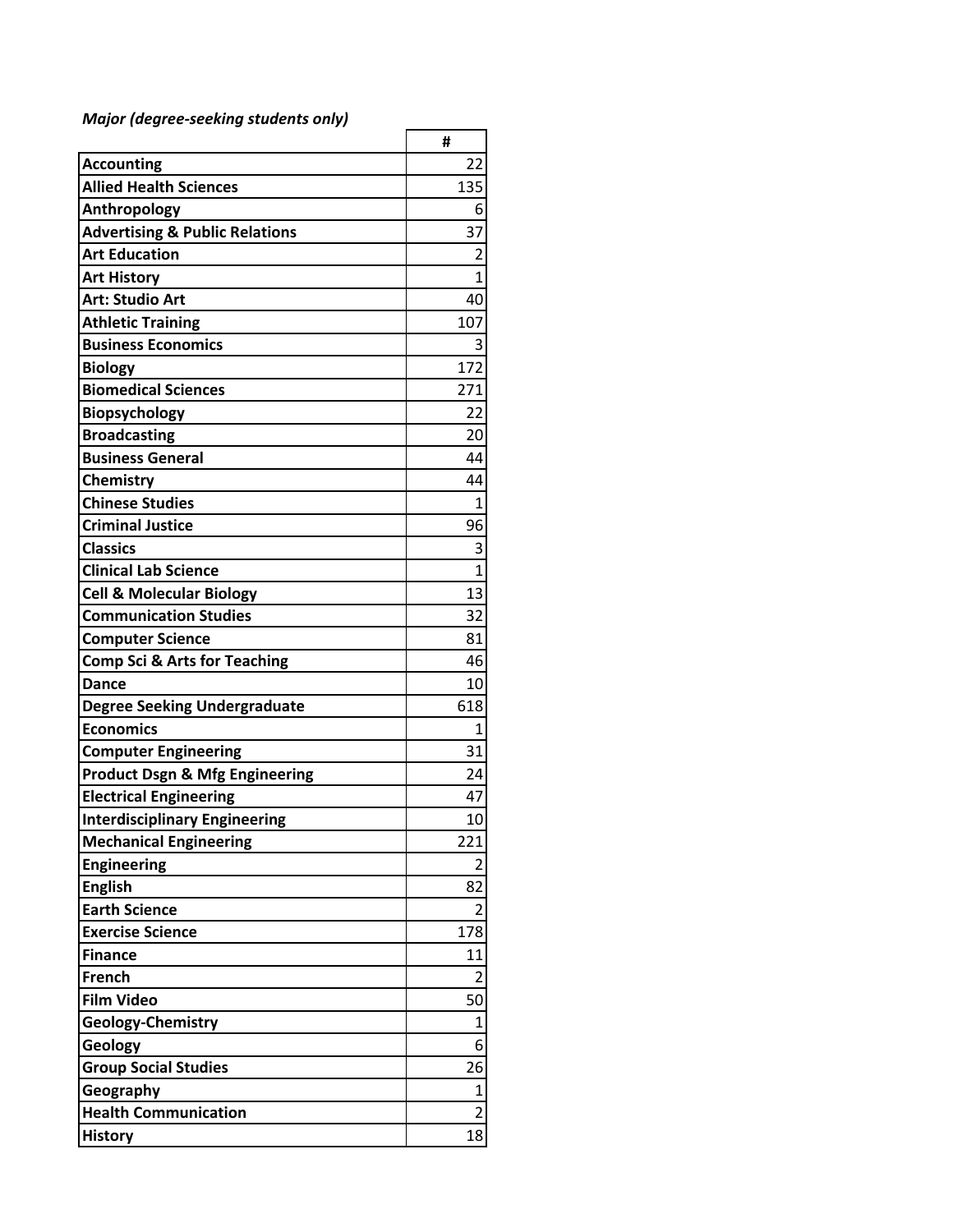|                                       | #              |
|---------------------------------------|----------------|
| <b>Hospitality Tourism Management</b> | 31             |
| <b>International Business</b>         | 3              |
| <b>Information Systems</b>            | 15             |
| <b>International Relations</b>        | 25             |
| <b>Integrated Science</b>             | 12             |
| Journalism                            | 23             |
| <b>Liberal Studies</b>                | $\overline{2}$ |
| <b>Legal Studies</b>                  | 12             |
| <b>Management</b>                     | 9              |
| <b>Marketing</b>                      | 17             |
| <b>Medical Laboratory Science</b>     | 1              |
| <b>Mathematics</b>                    | 45             |
| <b>Music</b>                          | 49             |
| <b>Natural Resources Mgmt</b>         | 10             |
| <b>Nursing</b>                        | $\mathbf{1}$   |
| <b>Nursing (Pre-Admit)</b>            | 329            |
| <b>Occupational Safety/Health Mgt</b> | 1              |
| <b>Physical Education</b>             | 15             |
| Philosophy                            | $\mathbf{1}$   |
| Photography                           | 10             |
| <b>Physics</b>                        | 7              |
| <b>Political Science</b>              | 34             |
| <b>Public and Nonprofit Admin</b>     | 9              |
| <b>Psychology</b>                     | 162            |
| <b>Therapeutic Recreation</b>         | 9              |
| <b>Religious Studies</b>              | $\overline{1}$ |
| <b>Supply Chain Management</b>        | 4              |
| Sociology                             | 5              |
| <b>Spanish</b>                        | 11             |
| <b>Statistics</b>                     | 4              |
| <b>Social Work</b>                    | 47             |
| <b>Theatre</b>                        | 4              |
| <b>Writing</b>                        | 23             |
| <b>Pre-Business</b>                   | 392            |
| <b>Pre-Clinical Lab Science</b>       | 3              |
| <b>Pre-Economics</b>                  | $\overline{2}$ |
| <b>Pre-Health Science</b>             | $\mathbf{1}$   |
| <b>Pre-Med Tech</b>                   | 103            |
| <b>Pre-Med Img/Radiation Sci</b>      | 104            |
| All                                   | 4078           |

*County of Residence (Michigan residents only*

|              | <b>Degree</b> | Dual | Total |
|--------------|---------------|------|-------|
| <b>Alger</b> | ـ             |      |       |
| Allegan      | 93            |      | ວມ    |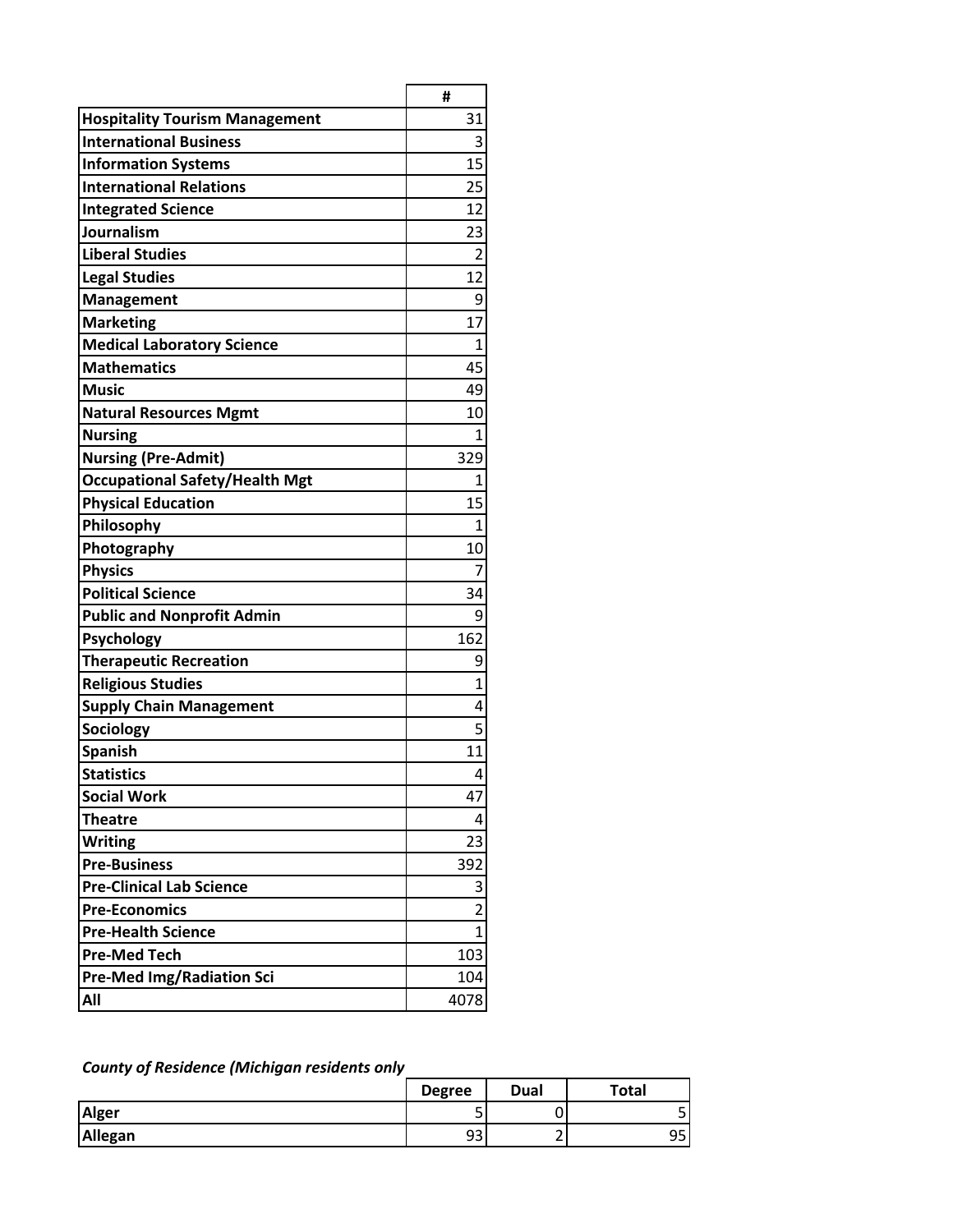|                       | <b>Degree</b>  | <b>Dual</b>      | <b>Total</b>                         |
|-----------------------|----------------|------------------|--------------------------------------|
| Alpena                | 5              | $\mathbf 0$      | 5                                    |
| <b>Antrim</b>         | 5              | $\mathbf 0$      | $\overline{\overline{\overline{5}}}$ |
| Arenac                | 3              | $\mathbf 0$      | $\overline{3}$                       |
| Bay                   | 15             | $\mathbf 0$      | 15                                   |
| <b>Benzie</b>         | 4              | $\mathbf 0$      | $\overline{4}$                       |
| <b>Berrien</b>        | 73             | 0                | 73                                   |
| <b>Branch</b>         | 11             | $\mathbf 0$      | 11                                   |
| <b>Barry</b>          | 35             | $\mathbf 0$      | 35                                   |
| Calhoun               | 24             | $\mathbf 0$      | 24                                   |
| Cass                  | 14             | $\mathbf 0$      | 14                                   |
| Charlevoix            | 16             | $\mathbf 0$      | 16                                   |
| Cheboygan             | 9              | $\mathbf 0$      | $\boldsymbol{9}$                     |
| Chippewa              | $\overline{2}$ | $\mathbf 0$      | $\overline{c}$                       |
| Clare                 | $\overline{2}$ | $\mathbf 0$      | $\overline{2}$                       |
| Clinton               | 51             | 0                | 51                                   |
| <b>Crawford</b>       | 3              | $\mathbf 0$      | 3                                    |
| <b>Delta</b>          | 4              | $\mathbf 0$      | $\overline{\mathbf{4}}$              |
| <b>Dickinson</b>      | $\mathbf{1}$   | 0                | $\mathbf{1}$                         |
| Eaton                 | 43             | 0                | 43                                   |
| <b>Emmet</b>          | 11             | $\boldsymbol{0}$ | 11                                   |
| Genesee               | 116            | $\mathbf 0$      | 116                                  |
| Gladwin               | 4              | $\overline{0}$   | $\overline{4}$                       |
| <b>Gratiot</b>        | 6              | $\mathbf 0$      | 6                                    |
| <b>Grand Traverse</b> | 39             | $\boldsymbol{0}$ | 39                                   |
| <b>Hillsdale</b>      | 8              | $\mathbf 0$      | 8                                    |
| Houghton              | $\mathbf{1}$   | $\boldsymbol{0}$ | $\mathbf{1}$                         |
| <b>Huron</b>          | 5<br>71        | $\mathbf 0$      | 5<br>71                              |
| Ingham<br>Ionia       | 50             | $\mathbf 0$<br>0 |                                      |
| losco                 | 8              | 0                | 50<br>8                              |
| Iron                  | $\overline{2}$ | 0                | $\overline{2}$                       |
| Isabella              | 11             | $\boldsymbol{0}$ | 11                                   |
| Jackson               | 36             | $\boldsymbol{0}$ | 36                                   |
| Kent                  | 598            | 11               | 609                                  |
| Keweenaw              | $\overline{2}$ | $\boldsymbol{0}$ | $\overline{2}$                       |
| Kalkaska              | 6              | $\boldsymbol{0}$ | $\boldsymbol{6}$                     |
| Kalamazoo             | 87             | $\boldsymbol{0}$ | 87                                   |
| Lapeer                | 34             | $\pmb{0}$        | 34                                   |
| Leelanau              | 8              | $\boldsymbol{0}$ | 8                                    |
| Lenawee               | 21             | 0                | 21                                   |
| Livingston            | 127            | 0                | 127                                  |
| <b>Manistee</b>       | 8              | 0                | 8                                    |
| <b>Marquette</b>      | 4              | 0                | $\pmb{4}$                            |
| <b>Mason</b>          | 12             | $\boldsymbol{0}$ | 12                                   |
| <b>Macomb</b>         | 228            | $\boldsymbol{0}$ | 228                                  |
| <b>Mackinac</b>       | 3              | 0                | $\mathsf 3$                          |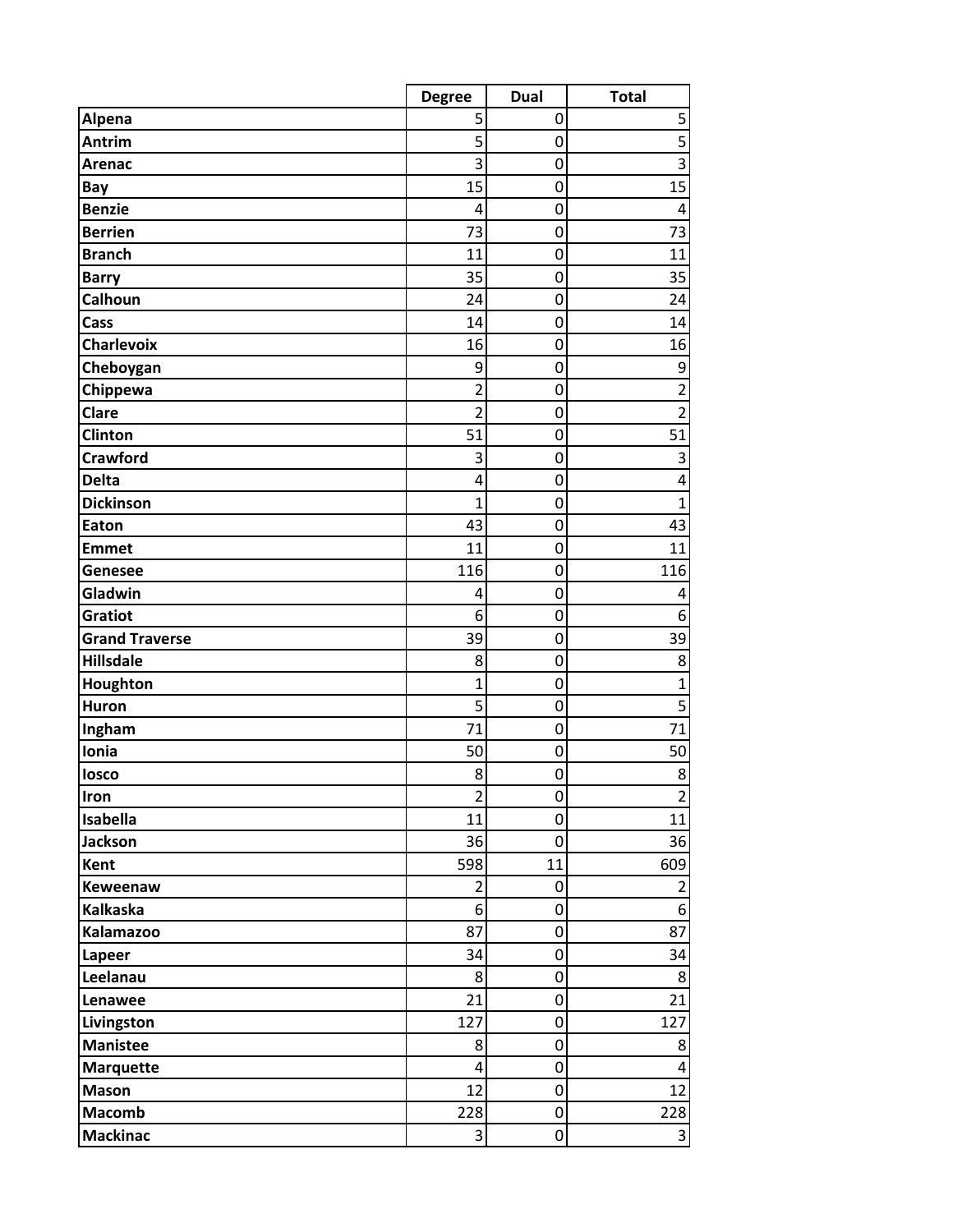|                     | <b>Degree</b>  | <b>Dual</b>    | <b>Total</b>   |
|---------------------|----------------|----------------|----------------|
| <b>Mecosta</b>      | 10             | $\mathbf 0$    | 10             |
| <b>Menominee</b>    | $\overline{2}$ | $\mathbf 0$    | $\overline{2}$ |
| <b>Midland</b>      | 29             | $\overline{0}$ | 29             |
| <b>Missaukee</b>    | 5              | $\mathbf 0$    | 5              |
| Montmorency         | 1              | $\mathbf 0$    | $\overline{1}$ |
| <b>Monroe</b>       | 32             | $\mathbf 0$    | 32             |
| <b>Montcalm</b>     | 24             | $\overline{0}$ | 24             |
| <b>Muskegon</b>     | 96             | $\mathbf 0$    | 96             |
| <b>Newaygo</b>      | 26             | $\mathbf 0$    | 26             |
| <b>Oakland</b>      | 532            | $\mathbf 0$    | 532            |
| Oceana              | 16             | $\mathbf 0$    | 16             |
| Ogemaw              | 1              | $\overline{0}$ | 1              |
| Oscoda              | 4              | $\mathbf 0$    | 4              |
| <b>Osceola</b>      | 6              | $\mathbf 0$    | 6              |
| Otsego              | 14             | $\overline{0}$ | 14             |
| <b>Ottawa</b>       | 401            | 33             | 434            |
| <b>Presque Isle</b> | 5              | 0              | 5              |
| <b>Roscommon</b>    | 9              | $\overline{0}$ | 9              |
| <b>Saginaw</b>      | 23             | $\mathbf 0$    | 23             |
| <b>Sanilac</b>      | 10             | $\mathbf 0$    | 10             |
| <b>Schoolcraft</b>  | 5              | $\overline{0}$ | 5              |
| <b>Shiawassee</b>   | 24             | $\overline{0}$ | 24             |
| <b>St Clair</b>     | 50             | $\mathbf 0$    | 50             |
| <b>St Joseph</b>    | 17             | $\overline{0}$ | 17             |
| <b>Tuscola</b>      | 6              | $\overline{0}$ | 6              |
| Vanburen            | 28             | $\mathbf 0$    | 28             |
| Washtenaw           | 93             | $\overline{0}$ | 93             |
| Wayne               | 332            | $\mathbf 0$    | 332            |
| Wexford             | 23             | $\overline{0}$ | 23             |

#### *Other States & Countries*

|                    | <b>Degree</b> | Dual | <b>Total</b>   |
|--------------------|---------------|------|----------------|
| <b>Alaska</b>      | 1             |      | 1              |
| <b>Arkansas</b>    | 1             |      | 1              |
| <b>California</b>  | 2             |      | $\overline{2}$ |
| <b>Colorado</b>    | 3             |      | 3              |
| <b>Connecticut</b> | 1             |      | 1              |
| Florida            | 5             | 0    | 5              |
| Georgia            | 2             |      | $\overline{2}$ |
| lowa               | 1             | 0    | 1              |
| <b>Illinois</b>    | 200           |      | 200            |
| Indiana            | 48            | ი    | 48             |
| <b>Kentucky</b>    | 1             |      | 1              |
| <b>Maryland</b>    | 2             | ი    | $\overline{2}$ |
| <b>Michigan</b>    | 3748          | 46   | 3794           |
| <b>Minnesota</b>   | 2             |      | 2              |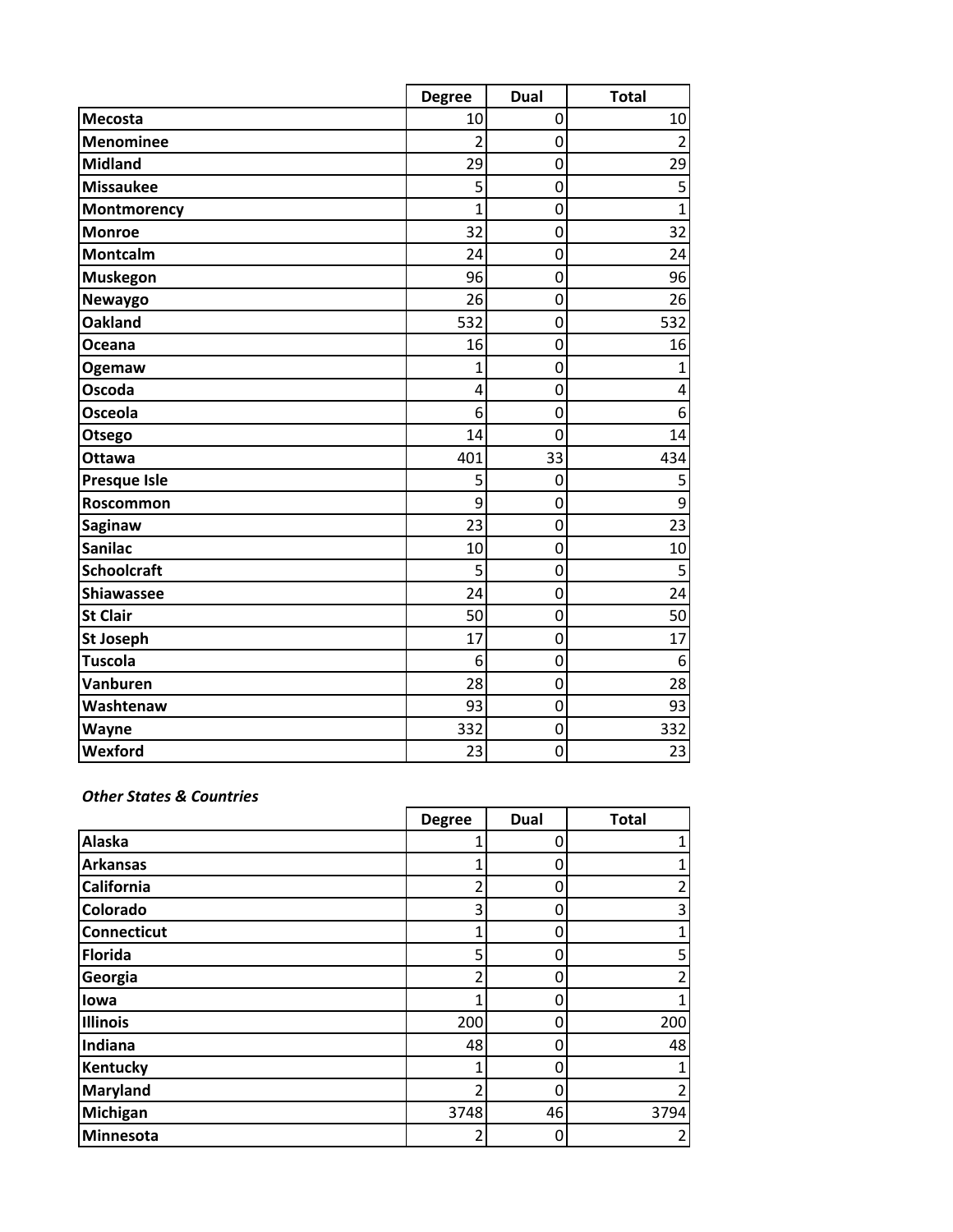|                       | <b>Degree</b> | Dual | <b>Total</b> |
|-----------------------|---------------|------|--------------|
| <b>North Carolina</b> |               |      |              |
| <b>Nevada</b>         |               |      |              |
| <b>New York</b>       |               |      |              |
| Ohio                  | 21            |      | 21           |
| Oregon                |               |      |              |
| Pennsylvania          |               |      | 3            |
| <b>South Dakota</b>   |               |      |              |
| <b>Texas</b>          |               |      |              |
| Virginia              |               |      |              |
| Wisconsin             |               |      |              |

|                                 | <b>Degree</b> | Dual     | <b>Total</b>   |
|---------------------------------|---------------|----------|----------------|
| <b>CANADA</b>                   | 2             | 0        | $\overline{2}$ |
| <b>CONGO</b>                    | 1             | 0        | $\mathbf{1}$   |
| <b>CHINA</b>                    |               | $\Omega$ | $\mathbf{1}$   |
| <b>FRANCE</b>                   | 3             | 0        | 3              |
| <b>GERMANY</b>                  |               | 0        | $\mathbf{1}$   |
| <b>HAITI</b>                    | 1             | 0        | $\mathbf 1$    |
| <b>INDIA</b>                    |               | 0        | $\mathbf{1}$   |
| <b>KAZAKHSTAN</b>               | 1             | 0        | $\mathbf{1}$   |
| <b>MOROCCO</b>                  |               | 0        | $\mathbf{1}$   |
| <b>MEXICO</b>                   |               | 0        | 1              |
| <b>NETHERLANDS</b>              | 1             | $\Omega$ | 1              |
| <b>NEPAL</b>                    | 1             | 0        | $\mathbf{1}$   |
| <b>RUSSIA</b>                   | 1             | 0        | $\mathbf{1}$   |
| <b>SAUDI ARABIA</b>             | 3             | 0        | 3              |
| <b>SPAIN</b>                    | 1             | 0        | $\mathbf{1}$   |
| <b>THAILAND</b>                 |               | 0        | 1              |
| <b>UNITED STATES OF AMERICA</b> | 4055          | 46       | 4101           |
| <b>VENEZUELA</b>                | 2             | $\Omega$ | $\overline{2}$ |
| All                             | 4078          | 46       | 4124           |

# *Where Living*

|                   | <b>Degree</b> | Dual | Total |
|-------------------|---------------|------|-------|
| <b>Off-campus</b> | 619'          | 46   | 665   |
| <b>On-campus</b>  | 3459          |      | 34591 |

#### *ACT Composite Score*

|                      | <b>Degree</b> | Dual | <b>Total</b> |
|----------------------|---------------|------|--------------|
| <b>Not available</b> | 66            | 17   | 83           |
| <b>Under 15</b>      |               |      | 6            |
| $15 - 17$            | 106           |      | 106          |
| 18-21                | 965           |      | 973          |
| 22-24                | 1322          |      | 1327         |
| 25-27                | 943           |      | 950          |
| 28-36                | 670           |      | 679          |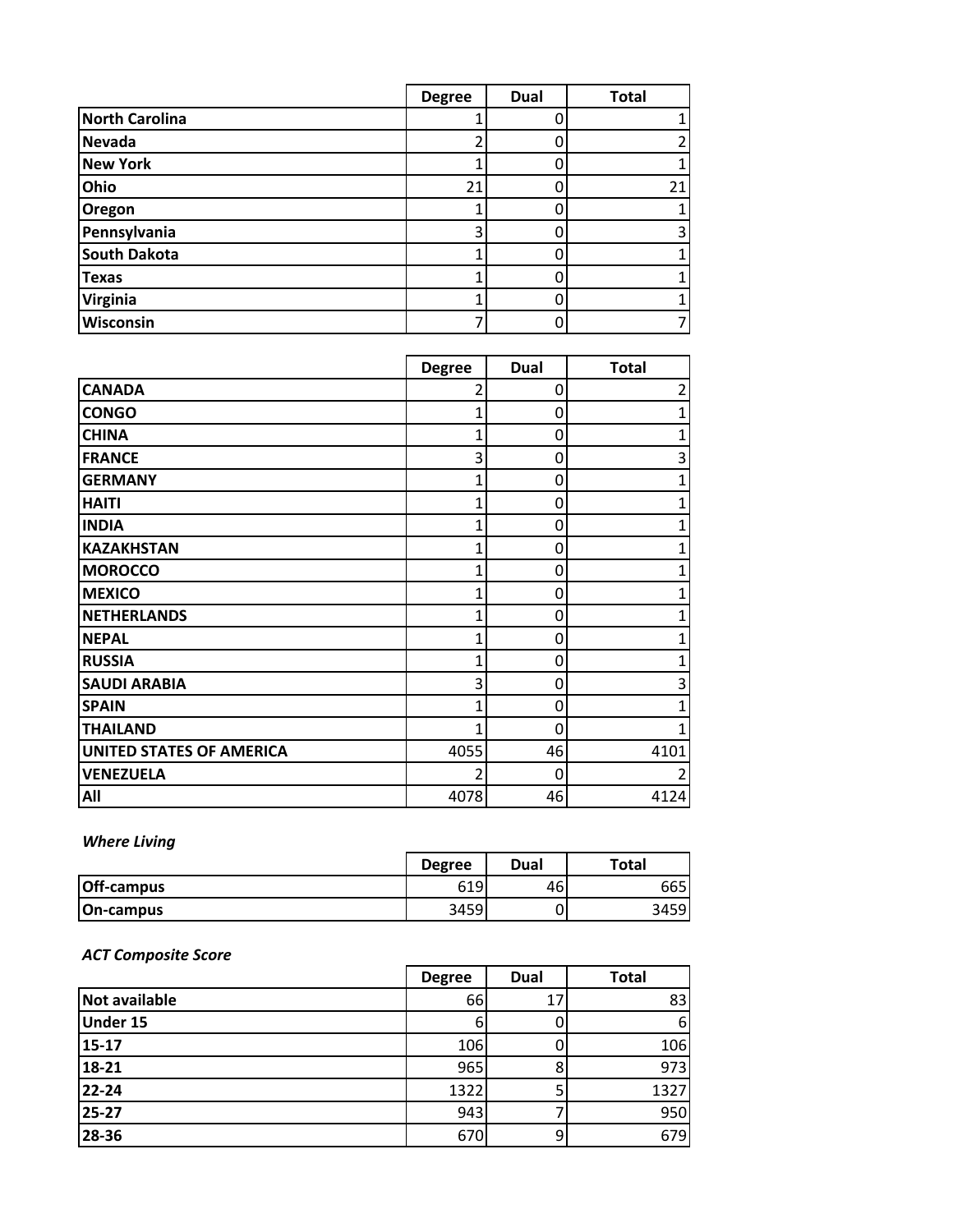|                 | <b>Degree</b> | <b>Dual</b> | <b>Total</b> |
|-----------------|---------------|-------------|--------------|
| <b>IMean</b>    | 23.84         | 26.07       | 23.86        |
| Median          | 24            | 26          | 24           |
| 75th percentile | 26            | 29          | 26           |
| 25th percentile | 21            | 21          |              |

*History of Mean ACT Scores*

| entered fall | <b>Degree</b> |
|--------------|---------------|
| 2000         | 23.1          |
| 2001         | 22.9          |
| 2002         | 23.4          |
| 2003         | 23.5          |
| 2004         | 23.8          |
| 2005         | 23.9          |
| 2006         | 23.9          |
| 2007         | 24.2          |
| 2008         | 23.8          |
| 2009         | 24.04         |
| 2010         | 23.97         |
| 2011         | 23.76         |
| 2012         | 23.69         |
| 2013         | 23.86         |

# *High School Grade Point Average*

|                   | <b>Degree</b> | <b>Dual</b> | <b>Total</b> |
|-------------------|---------------|-------------|--------------|
| <b>None</b>       | 34            | 46          | 80           |
| 1.000-1.999       |               |             |              |
| $ 2.000 - 2.499 $ | 14            |             | 14           |
| 2.500-2.999       | 227           |             | 227          |
| 3.000-3.499       | 1628          |             | 1628         |
| 3.500-4.000       | 2174          |             | 2174         |

| <b>Mean</b>     | 3.52          |           |
|-----------------|---------------|-----------|
| Median          | 3.54          | 3.541     |
| 75th percentile | 3.81          | $\n 21\n$ |
| 25th percentile | $\mathcal{D}$ |           |

*History of High School Grade Point Averages*

| entered fall | <b>Degree</b> |
|--------------|---------------|
| 2000         | 3.34          |
| 2001         | 3.34          |
| 2002         | 3.43          |
| 2003         | 3.44          |
| 2004         | 3.52          |
| 2005         | 3.53          |